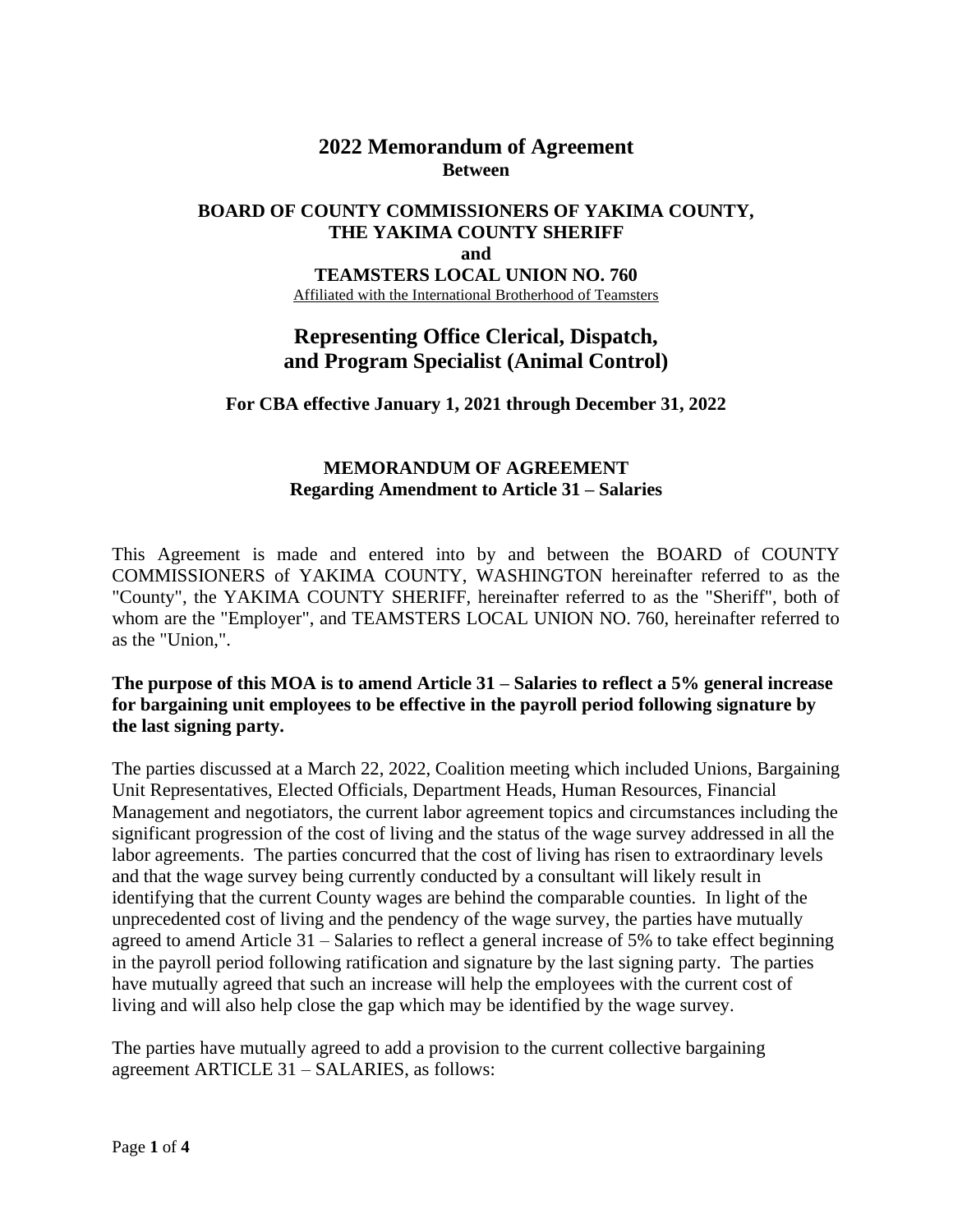31.6 The Employer will increase the current pay plan by five percent (5%). All calculations shall be determined by Human Resources. These calculations shall be final and binding on the parties and shall not be subject to any grievance procedures. This increase in the pay plan shall not serve as the basis for the calculations addressed in sections 31.2.3 and 31.2.4 for purposes of the lump sum to be distributed in July 2022.

The parties mutually agree that the general increase shall begin to be paid in the payroll period following signature of this MOA by the last signing party with no retroactive payments.

## **The attached pay plan Exhibit "B" will replace the current (2021-2022) pay plan exhibit.**

**The 2021 Emergency YSO Dispatch Premium Pay Grades for the following paygrades will expire December 31, 2022.**

- **B23P – Law Enforcement Dispatcher**
- **B24/B31P – Lead Law Enforcement Dispatcher**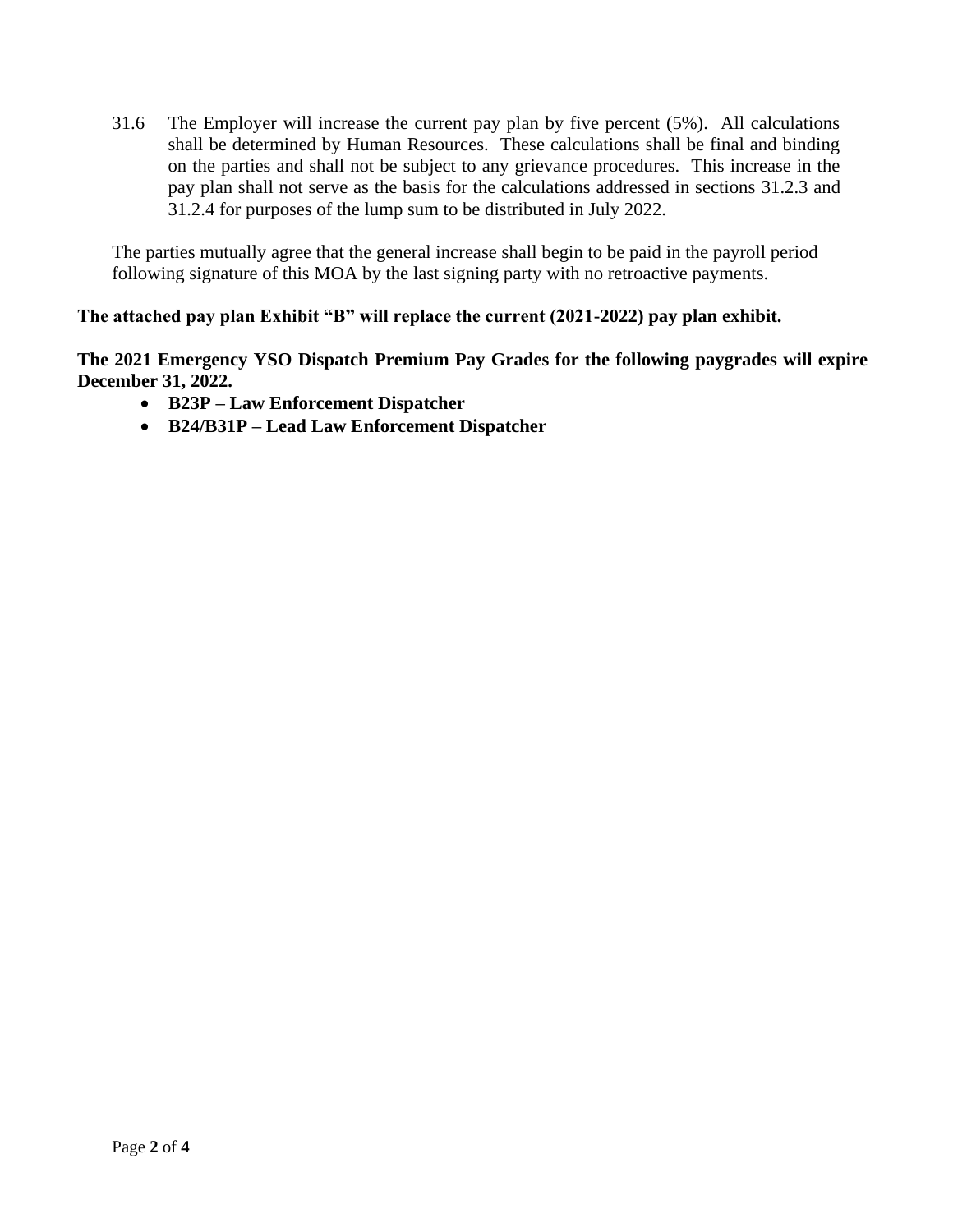**IN WITNESS WHEREOF**, the parties have agreed to this Agreement on this **\_\_\_\_\_\_\_\_\_\_** day of \_\_\_\_\_\_\_\_\_\_\_\_\_\_\_\_\_\_\_\_\_\_\_\_\_\_\_ 2022.

#### **FOR TEAMSTERS LOCAL UNION #760: FOR THE EMPLOYER:**

\_\_\_\_\_\_\_\_\_\_\_\_\_\_\_\_\_\_\_\_\_\_\_\_\_\_\_\_\_\_\_\_\_\_\_\_

Leonard J. Crouch Secretary-Treasurer

\_\_\_\_\_\_\_\_\_\_\_\_\_\_\_\_\_\_\_\_\_\_\_\_\_\_\_\_\_\_\_\_\_\_\_\_ Amanda McKinney, Chair Yakima County Board of County Commissioners

Adopted Copy Available at Yakima County Human Resources 128 N. 2<sup>nd</sup> Street, Room B27 Yakima, WA 98901

\_\_\_\_\_\_\_\_\_\_\_\_\_\_\_\_\_\_\_\_\_\_\_\_\_\_\_\_\_\_\_\_\_\_\_\_

LaDon Linde, Commissioner Yakima County Board of County Commissioners

Ron Anderson, Commissioner Yakima County Board of County Commissioners

\_\_\_\_\_\_\_\_\_\_\_\_\_\_\_\_\_\_\_\_\_\_\_\_\_\_\_\_\_\_\_\_\_\_\_\_

\_\_\_\_\_\_\_\_\_\_\_\_\_\_\_\_\_\_\_\_\_\_\_\_\_\_\_\_\_\_\_\_\_\_\_\_

Robert Udell, Sheriff

\_\_\_\_\_\_\_\_\_\_\_\_\_\_\_\_\_\_\_\_\_\_\_\_\_\_\_\_\_\_\_\_\_\_\_\_ Jacqui Lindsay, Human Resources Director

\_\_\_\_\_\_\_\_\_\_\_\_\_\_\_\_\_\_\_\_\_\_\_\_\_\_\_\_\_\_\_\_\_\_\_\_

Approved as to Form:

Deputy Prosecuting Attorney